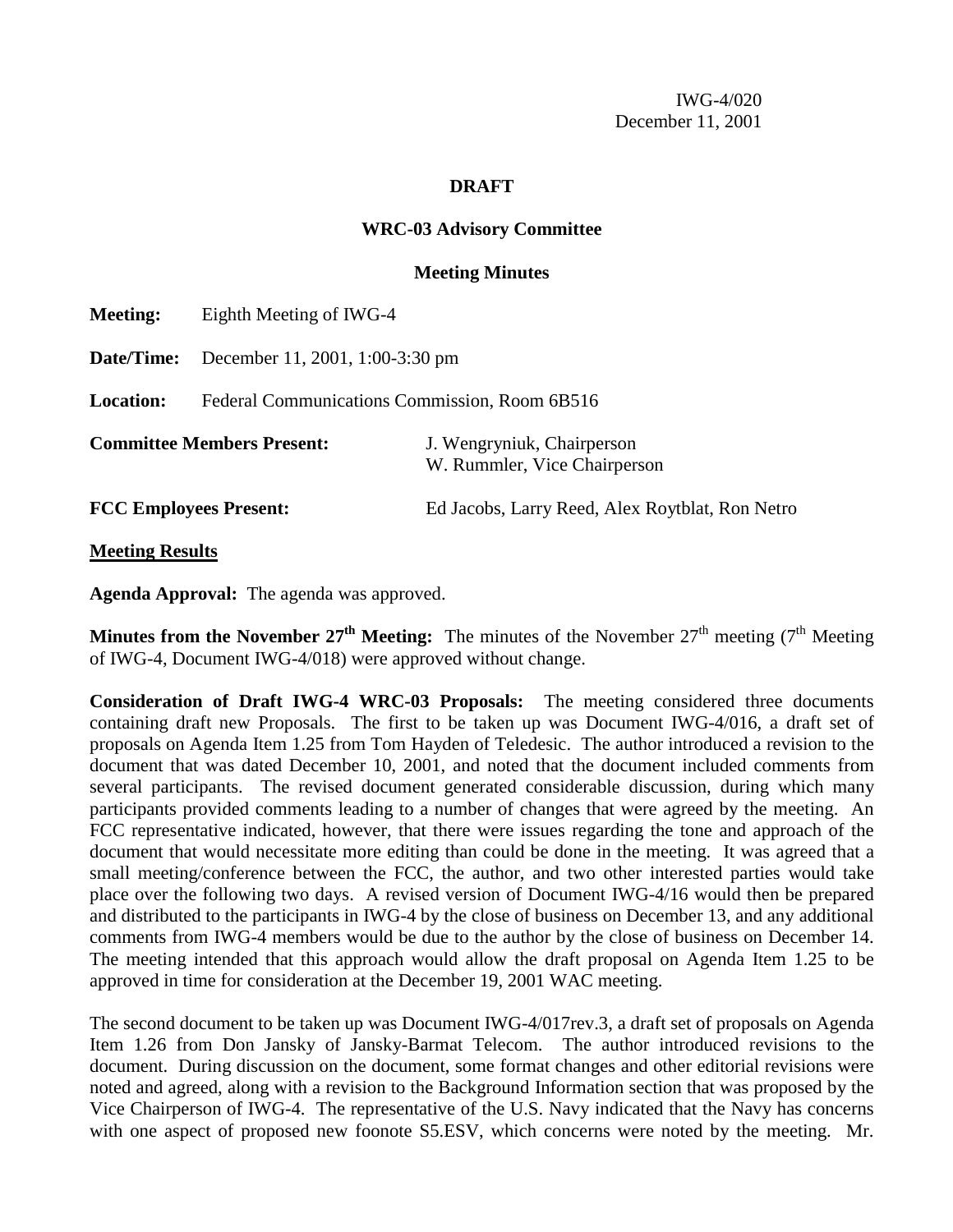Jansky also noted that the Navy had proposed compromise language for resolves 3 of the modification to Resolution 82. After discussion, there was no agreement to modify the wording of resolves 3. Mr. Jansky indicated that he would provide citations to ITU-R recommendations in Section D of Annex 1 to the proposed modification of Resolution 82. The meeting agreed to remove the square brackets and text from the last part of Annex 2, and to change a reference. With the modifications noted, the meeting approved the draft proposals on Agenda Item 1.26.

The third document to be taken up was Document IWG-4/019, a new draft set of proposals on Agenda Item 1.13 from the Chairperson of IWG-4. Mr. Wengryniuk introduced the document, and an extended discussion followed. The meeting decided to table the document, noting that it was not urgent that the document be part of the set of U.S. proposals that is under development for the February 2002 meeting of CITEL PCC.III. The meeting did further note, however, that activities on Agenda Item 1.13 at the October 2001 meeting of ITU-R Working Party 4-9S caused some concern among users of services in some bands being explored for HAPS use, and that further examination of the issues within Agenda Item 1.13 is needed.

**Future Meetings:** The next meeting of IWG-4 will be held at the Federal Communications Commission on January 16, 2002, Room 6B516, at 9:30 am. The meeting agreed that new proposal documents for consideration at the January 16 meeting were to be circulated by the close of business on January 9, 2002.

**Adjournment:** The meeting adjourned at approximately 3:30 PM.

**Other Business:** None.

**Meeting Attendees:** See attached attendance list.

Meeting Summary Prepared By: Steve Baruch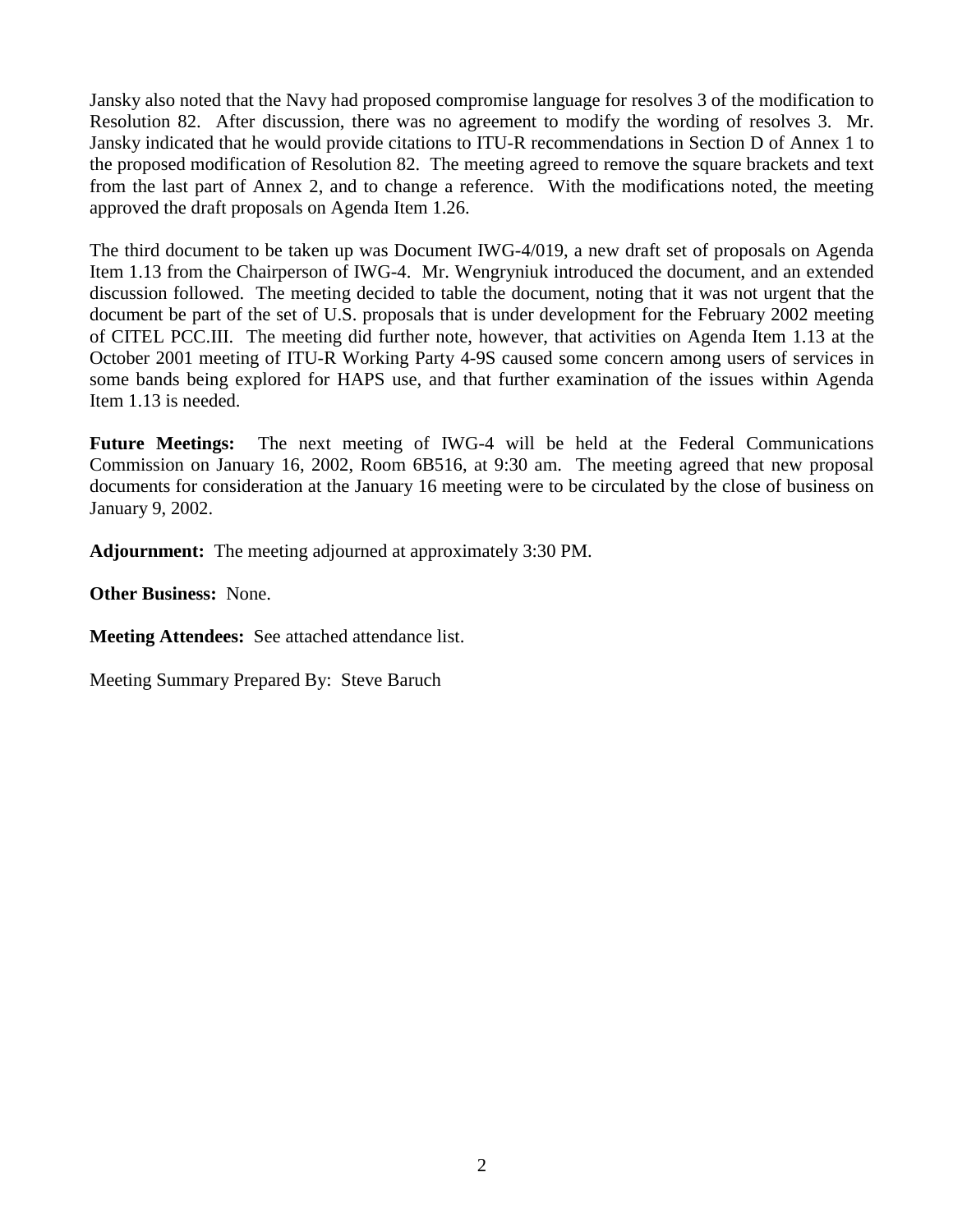## Attachment 1

## **Eighth Meeting of WAC IWG-4 Fixed Service/Fixed-Satellite Service Sharing (December 11, 2001)**

- 1. Introductions and initial remarks
- 2. Approval of Draft Minutes from 7th Meeting
- 3. Discussion/Approval of IWG-4 Draft Proposals
	- a. AI 1.25 (HDFSS)
	- b. AI 1.26 (ESVs)
	- c. AI 1.13 (HAPS)
- 4. Future Meeting Schedule
- 5. AOB
- 6. Close